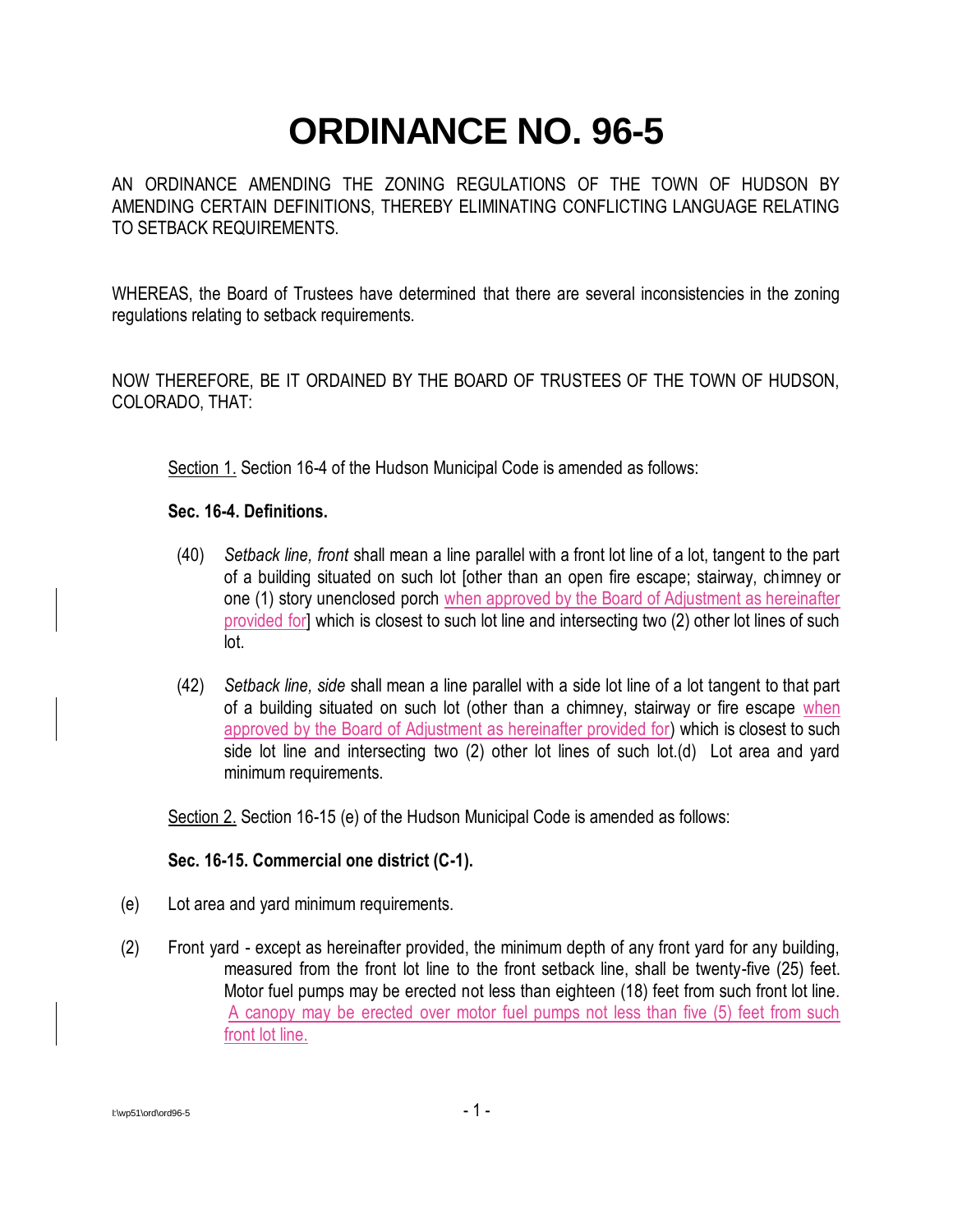(3) Side yard - if a building is constructed of masonry or fireproof materials (refer to Uniform Building Code Standards for fireproofing), no side yard shall be required on an interior lot or on that side of a corner lot which is not adjacent to the street. If a building is constructed of materials other than masonry or fireproof materials, the minimum depth of any side yard of an interior lot or of a side yard of a corner lot on that side which is not adjacent to a street, measured from the side lot line to the side setback line, shall be ten (10) feet. Motor fuel pumps may be erected not less than eighteen (18) feet from any side lot line. A canopy may be erected over motor fuel pumps not less than five (5) feet from side lot line.

Section 3. Section 16-33 of the Hudson Municipal Code is amended as follows:

## **Sec. 16-33.Exceptions , nonconforming uses and area requirements.**

- (c) Area regulation.
	- (2) Front Yard:
	- The board of adjustment may permit exceptions to the front yard requirements, provided that such exceptions can be permitted without substantial detriment to the public good and without substantially impairing the intent and the purposes of the zoning plan.
		- (3) Side yard:
- The board of adjustment may permit chimneys, open fire escapes and stairways to extend not more than five (5) feet into a required side yard if such chimneys, fire escapes or stairways can be so situated as not to unreasonably obstruct the light and ventilation of an existing dwelling or other main building on any adjoining lot. (Ord. 89-3 Sec. 18, 1989; Ord. 90-2 Sec. 1, 1990)

Section 4. Safety Clause. The Town Board of Trustees hereby finds, determines, and declares that this ordinance is promulgated under the general police power of the Town of Hudson, that it is promulgated for the health, safety, and welfare of the public, and that this ordinance is necessary for the preservation of health and safety and for the protection of public convenience and welfare. The Board of Trustees further determines that the ordinance bears a rational relation to the proper legislative object sought to be attained.

Section 5. Severability. If any clause, sentence, paragraph, or part of this ordinance or the application thereof to any person or circumstances shall for any reason be adjudged by a court of competent jurisdiction invalid, such judgment shall not affect application to other persons or circumstances.

Section 6. Effective Date. This Ordinance shall become effective thirty (30) days after final publication.

I:\wp51\ord\ord96-5 - 2 -